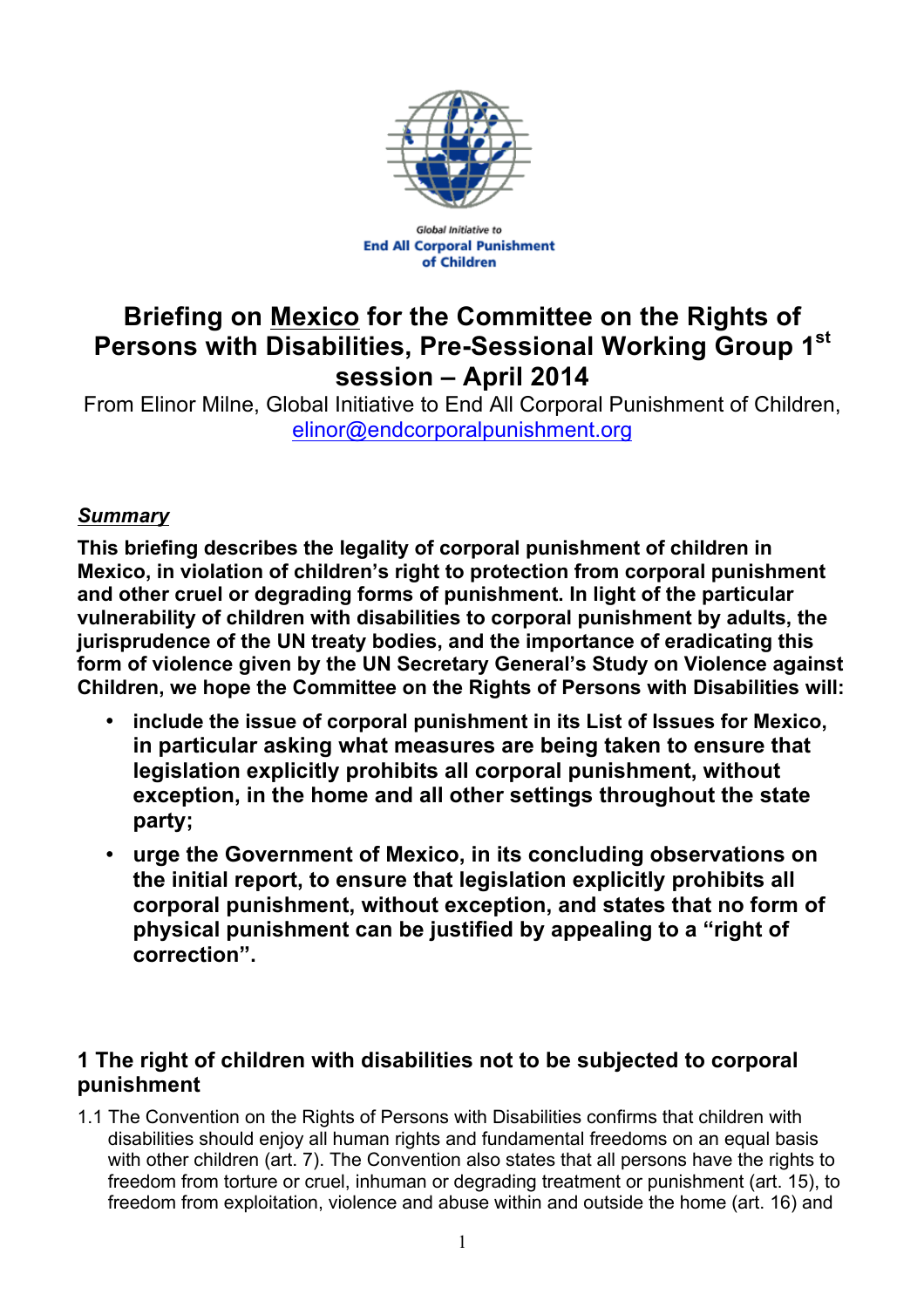to respect for their physical and mental integrity (art. 17). The jurisprudence of treaty monitoring bodies, led by the Committee on the Rights of the Child monitoring the Convention on the Rights of the Child, is clear that these rights put an obligation on states parties to prohibit and eliminate all corporal punishment of children, including within the family.

- 1.2 As confirmed in the UN Secretary General's Study on Violence against Children, children with disabilities are particularly vulnerable to violence, including corporal punishment, and corporal punishment is a significant cause of impairment among children.<sup>1</sup> Yet the obligation to prohibit corporal punishment is frequently ignored or evaded by governments. The near universal acceptance of a degree of violence in childrearing together with deeply held views that parents and other adults have a "right" to physically punish children can challenge efforts to achieve prohibition. It also means that corporal punishment – at least to some degree – is not readily perceived as a violent act in the same way as, for example, sexual and other socially unacceptable forms of violence.
- **1.3 For the above reasons, we hope that in examining implementation of the Convention, the Committee on the Rights of Persons with Disabilities will specifically address the issue of corporal punishment of children with disabilities and recommend its prohibition in the home and all other settings.**

### **2 Mexico's initial report (CRPD/C/ECU/1) and the issue of corporal punishment**

2.1 Mexico's initial state party report to the Committee on the Rights of Persons with Disabilities provides information on measures taken to ensure persons with disabilities are free from exploitation, violence and abuse (paras. 97-104), on a number of aspects relating to protecting the integrity of the person (paras. 105-108) and on the rights of children with disabilities (paras. 42-50). However, the report makes no reference to corporal punishment – violence that may be inflicted on children with disabilities in the guise of "discipline" – nor to the fact that the law in Mexico specifically provides for a "right of correction" of children including children with disabilities). **We hope the Committee will emphasise to the state party that so long as the law confirms a "right of correction" and fails to explicitly prohibit all corporal punishment, children with disabilities, as all other children, remain vulnerable to violent assault in the guise of "discipline" or "correction".**

#### **3 Legality and practice of corporal punishment of children with disabilities in Mexico**

- 3.1 *Summary:* Mexico is a federal republic consisting of 31 states and a Federal District, which is the seat of the federal Government. Each state is autonomous and has its own Constitution and other laws. Under federal law, corporal punishment of children is unlawful in schools and in the penal system; it appears that law reform has not yet fully prohibited corporal punishment in the home and in all alternative care and day care settings. For the most part this is also the case under state legislation.
- 3.2 *Home (not fully prohibited):* The Federal Civil Code confirms that persons with parental authority have a "right of correction" ("facultad de corregirlos"). In 1997, the Federal Civil

<sup>1</sup> Pinheiro, P. S. (2006), *World Report on Violence against Children*, Geneva: United Nations. See also Krug E. G. et al (eds) (2002), *World Report on Violence and Health,* Geneva: World Health Organisation. Further information is available from the Global Initiative to End All Corporal Punishment of Children, www.endcorporalpunishment.org, email info@endcorporalpunishment.org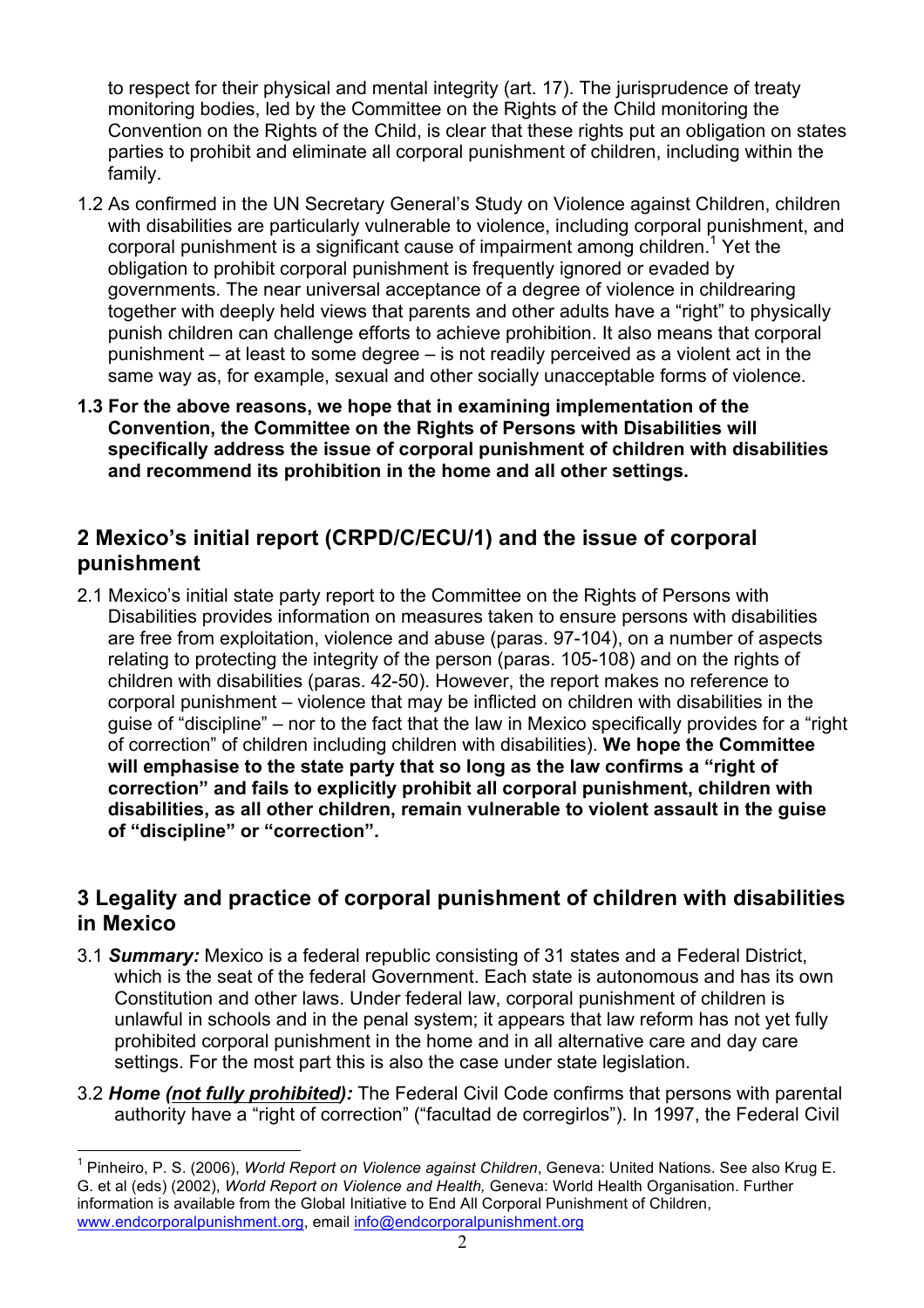Code 1928 was amended so that the exercise of this right should not involve the use of force which endangers the physical or mental integrity of children, and new provisions against family violence were added; these provisions were reiterated without further amendment in the Federal Civil Code 2012. According to article 423 of the Code, "those who exercise parental responsibility or have custody of children, have the power to correct them and the duty to set a good example with their conduct"; this power "does not imply the power to use force that violates the physical or psychological integrity of the minor according to Article 323b of this Code" (unofficial translation). Article 323bis concerns domestic violence, which is defined as "the use of physical or moral force, or serious omissions, repeatedly by one family member on another, which violates their physical and/or psychological integrity, regardless of whether or not it results in injury, provided that the attacker and the attacked family members live at the same address and there is a relationship of kinship, marriage or cohabitation". These provisions appear to protect children from all forms of physical punishment which is inflicted "repeatedly", but it is not clear that isolated punitive assault on a child, whether with or without a disability, would not be tolerated. The federal Law for the Protection of the Rights of Children and Adolescents 2000 confirms the right of children and adolescents to "have a violence-free life" (art. 3), but does not explicitly prohibit all corporal punishment in childrearing.

- 3.3 The majority of states have enacted provisions similar to the federal law in their Civil Codes and other legislation – i.e. confirming a "right of correction" within limits which in many cases are linked to legal definitions of domestic violence. Children, including children with disabilities, are variously protected from the use of force which causes harm,<sup>2</sup> from the repeated use of force,<sup>3</sup> from violations of their integrity<sup>4</sup> and/or from abuse. <sup>5</sup> But the near universal acceptance of physical punishment in childhood means that it is not typically perceived as harmful/abusive/to violate integrity unless it is severe or causes obvious injury: prohibition requires clarity in law that no corporal punishment should be used.
- 3.4 There are possible exceptions where state laws may prohibit corporal punishment in the home: we are currently seeking further information. For example, in Guerrero, the Civil Code 1993 states that "the right to punish does not imply the right to hit or abuse the child" (art. 589); the explanatory notes on the Criminal Code 1986 state that the offence of harm is defined as "causing harm to the wellbeing" of a person, a definition which "sets itself apart from the casuistic and redundant system that characterises most of the Criminal Codes of the Republic", and that in this connection it was decided not to provide an exemption for those with parental authority or guardianship who cause minor injuries to a chid because "this right [to correction] is not to be exercised in this way". In Zacatecas, the definition of domestic violence in the Family Violence Act 2003 appears comprehensive and applies to isolated as well as repeated acts, including when argued they are inflicted under the right of correction (art. 283bis).
- 3.5 In some states, corporal punishment is clearly lawful under an unqualified "right of correction".<sup>6</sup>
- 3.6 *Alternative care settings (not fully prohibited):* We have been unable to identify legislation explicitly prohibiting corporal punishment in all forms of alternative care (foster

 $2$  e.g. Baja California Family Violence Prevention and Care Act 2003, Chihuahua Civil Code 2004; Hidalgo Law on Domestic Violence 2010; Nayarit Civil Code 1981

<sup>3</sup> Morelos Family Code 2006

<sup>4</sup> e.g. Chihuahua Law on the Rights of Adolescents 2013; Hidalgo Family Law 2007; Michoacan de Ocampo Family Code 2008; Nayarit Civil Code 1981; Nayarit Law on the Protection of the Rights of Children and Adolescents 2005

<sup>5</sup> e.g. Chihuahua Criminal Code 2006

<sup>6</sup> e.g. Jalisco Civil Code 1995; Jalisco Criminal Code 1982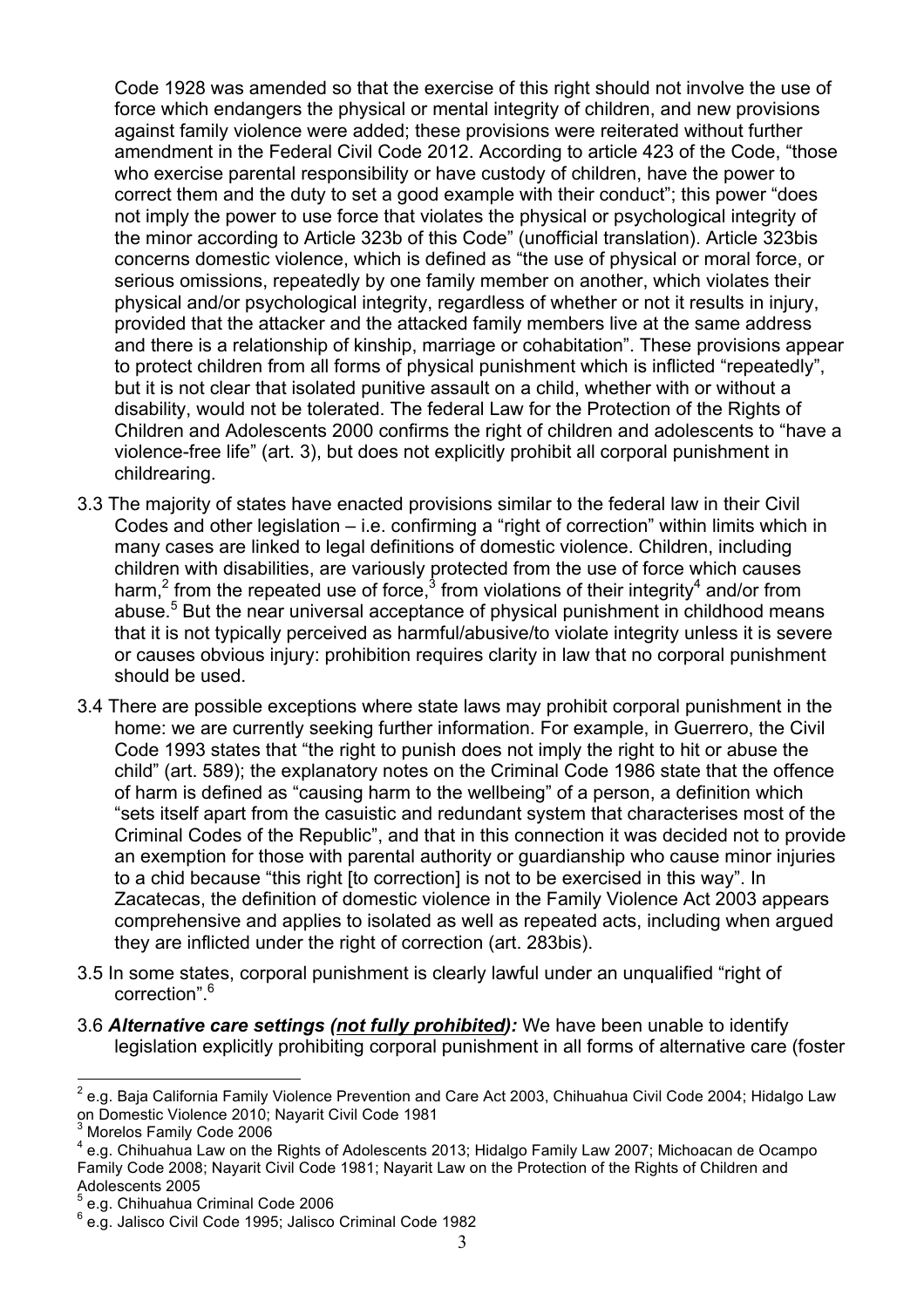care, institutions, places of safety, emergency care, etc). It would seem that the legality of corporal punishment by those with parental authority/custody of a child in these settings is as for parents in the home (see above, paras. 1.2-1.5). A report on institutions including psychiatric hospitals and shelters in Mexico found that children and adults with disabilities are kept in permanent restraints, and that this constitutes cruel, inhuman or degrading treatment or punishment and sometimes torture.<sup>7</sup>

- 3.7 *Day care (not fully prohibited):* We have been unable to identify legislation explicitly prohibiting corporal punishment in all forms of early childhood care and in day care for older children. It would seem that the legality of corporal punishment by those with parental authority/custody of a child in these settings is as for parents in the home (see above, paras. 1.2-1.5), leaving children with disabilities vulnerable to physical punishment in some forms. Corporal punishment is possibly considered unlawful in preschool provision under education legislation (see below, para. 1.7).
- 3.8 *Schools (unlawful):* Corporal punishment is considered unlawful in schools, though it is not explicitly prohibited. The federal Law for the Protection of the Rights of Children and Adolescents 2000 states that children and adolescents "have the right to an education that respects their dignity" and that "legislation will enact the necessary measures to … prevent the imposition in educational institutions of disciplinary measures that have not been previously established, are against their dignity, or threaten their life or their physical or psychological integrity" (art. 32, unofficial translation). The federal General Law on Education 1993 states that in educating children "measures will be taken that ensure the learner the protection and care necessary to preserve their physical, psychological and social integrity on the basis of respect for their dignity, and that the implementation of school discipline is compatible with their age" (art. 42). These provisions are also reflected in state education laws.<sup>8</sup>
- 3.9 *Penal institutions (unlawful):* Corporal punishment is unlawful under the federal Law for the Treatment of Juvenile Offenders 1991, which states that children in conflict with the law "will receive fair and humane treatment" and prohibits "abuse, isolation, psychological coercion, or any other action that violates their dignity or their physical or mental integrity" (art. 3) and does not include corporal punishment among permitted disciplinary measures (art. 43). There are similar provisions in state legislation on juvenile justice; in some states prohibition of corporal punishment is explicit. For example, article 109 of the Chihuahua Juvenile Justice Act 2006 states: "The adolescent has the right ... (9) not to be subjected to isolation measures or physical punishment." The Jalisco Juvenile Justice Act 2006 states (art. 10): "Adolescents subject to the terms of this Act are entitled to … (14) Not receive corrective or illegal extreme disciplinary measures, such as confinement in dark cell, corporal punishment or any action that may endanger their physical or mental health, or be subjected to psychological repression…."
- 3.10 *Sentence for crime (unlawful):* The federal Constitution 1917 explicitly prohibits corporal punishment (art. 22): ""Punishment by mutilation and infamy, branding, flogging, beating with sticks, torture of any kind, excessive fines, confiscation of property and any other unusual or extreme penalties are prohibited." There is no provision for judicial corporal punishment in federal or state criminal laws.

<sup>7</sup> Rosenthal, E. et al (2010), *Abandoned & Disappeared: Mexico's Segregation and Abuse of Children and Adults with Disabilities¸* Disability Rights International & Comisión Mexicana de Defensa y Promoción de los Derechos Humanos

e.g. Hidalgo Law on Education 2011; Nayarit Law on Protection of the Rights of Children and Adolescents 2005; Michoacan de Ocampo Law on the Rights of Children and Adolescents 2011